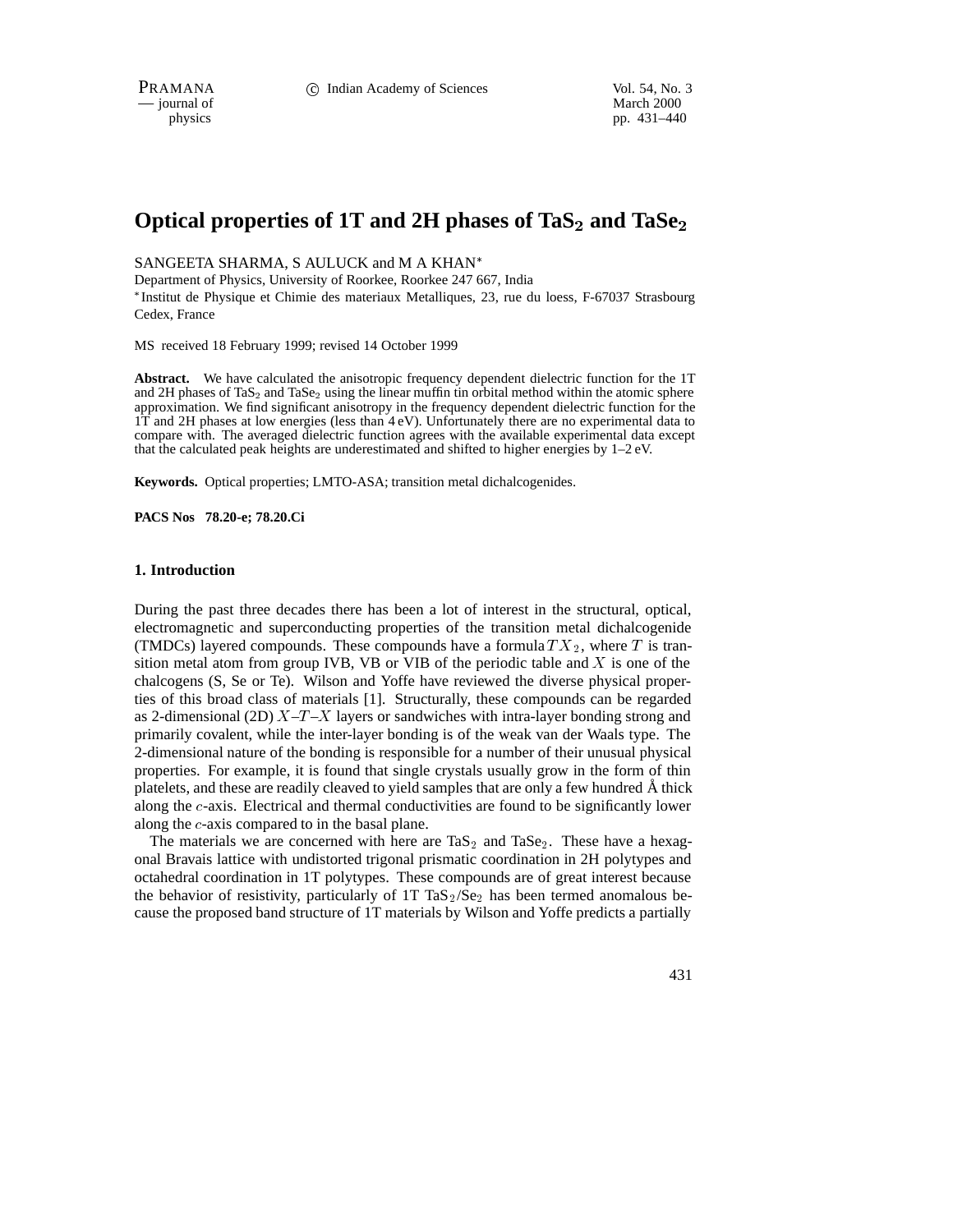filled high density of states (DOS) <sup>d</sup>-band metal. The TMDCs formed from group IVB and VIB transition metal atoms exhibit semi-conducting or insulating properties, whereas these compounds (1T and 2H TaS<sub>2</sub>/Se<sub>2</sub>) tend to be metallic and become superconducting at low temperatures. The 2H phase is stable at room temperature while the 1T phase is stable at 800°C. Other polytypes have been identified (6R,  $4H(a)$ ,  $4H(b)$  and  $4H(c)$ ) [2]. Wilson *et al* [3] have focused in some detail, on the changes (structural, magnetic, optical, thermal etc) which occur in these materials at a variety of first order and second order transitions. They have associated this anomalous behavior with a nearly 2D Fermi surface (FS) supporting charge density wave (CDW) formation which introduces periodic lattice distortion [3]. Particularly for the 1T polytypes the Fermi surface (FS) is very simple and 2D in character with large nearly parallel walls. Such a situation theoretically favors the formation of CDW. Wilson *et al* found that when these waves first appear, the CDWs in the 1T polytypes are incommensurate with the lattice. This condition produces a fair amount of gapping in the DOS at  $E_F$  the Fermi level. For the simplest case of 1T-TaSe  $_2$ , the room temperature superlattice is realized when the existing CDW rotates into an orientation from which it then becomes commensurate. For 2H polytypes though, CDW formation is withheld to low temperatures, probably because of the more complex band structure. These observations further demonstrate the distinctiveness of these compounds.

These compounds have been a subject of photoemission studies [4,5]. The optical properties of group VA TMDC have been studied by transmission and reflectivity measurements in the visible and near infra-red parts of the spectrum at room temperature and liquid nitrogen temperature. Liang *et al* [6] have measured the room temperature reflectance of 1T Ta dichalcogenides and TiSe<sub>2</sub> alloyed with TaSe<sub>2</sub>. Beal *et al* [7] have measured normal incidence reflectivity spectra in photon energy range  $25 \text{ meV}$  to  $14 \text{ eV}$  for the basal planes of single crystals of  $2H\text{-}NbSe_2$ ,  $2H\text{-}TaSe_2$ ,  $2H\text{-}TaS_2$  and  $1T\text{-}TaS_2$ . The more recent studies on these layered compounds involve the study of bulk and surface electronic structure of 1T-TiS2/Se<sup>2</sup> by Fang *et al* [8]. Spijkerman *et al* [9] have used x-ray scattering to identify a domain structure which is commensurate with a  $\sqrt{13a} \times \sqrt{13a}$  structure in 1T-TaS<sub>2</sub>. Kim *et al* [10] have observed a phase transition to the H phase induced by a STM tip in 1T-TaS  $_2$ . The STM image shows the characteristic triangular phase boundary between the original T phase  $(\sqrt{13}a \times \sqrt{13}a$  CDW superstructure) and the 2H phase. Mandizabal *et al* [11] have reported a molecular modeling of lithium intercalated  $1T-TiS_2$ .

Several semi-empirical band structure and ligand field models have been proposed to describe the electronic states in the layered compounds. Wilson and Yoffe [1] have discussed a schematic energy band model for several groups of  $TX_2$  compounds. Later Bromley and Yoffe [12] have applied the semi-empirical tight binding (TB) method to calculate the band structure. Mattheiss [13] has used the augmented plane wave (APW) method to determine the electronic energy bands of  $1T$  and  $2H$ -TaS<sub>2</sub> and other similar compounds. Wexler and Woolley [14] have performed non-relativistic calculations for the band structure of  $2H$ -TaS<sub>2</sub>/TaSe<sub>2</sub> using the layer method within the muffin tin approximation. Myron and Freeman [15] have used the Korringa–Kohn–Rostoker (KKR) method in the muffin tin approximation to calculate the band structure and Fermi surface (FS) of 1T-TaS  $_2$ /Se $_2$ . All these band calculations are non self-consistent and there is no detail calculation of the optical properties. There is one model optical calculation done by Beal *et al* [7]. They calculated the joint density of states (JDOS) by performing Kramers–Kröning analysis of electron energy-loss measurements on these materials by Bell and Liang [16].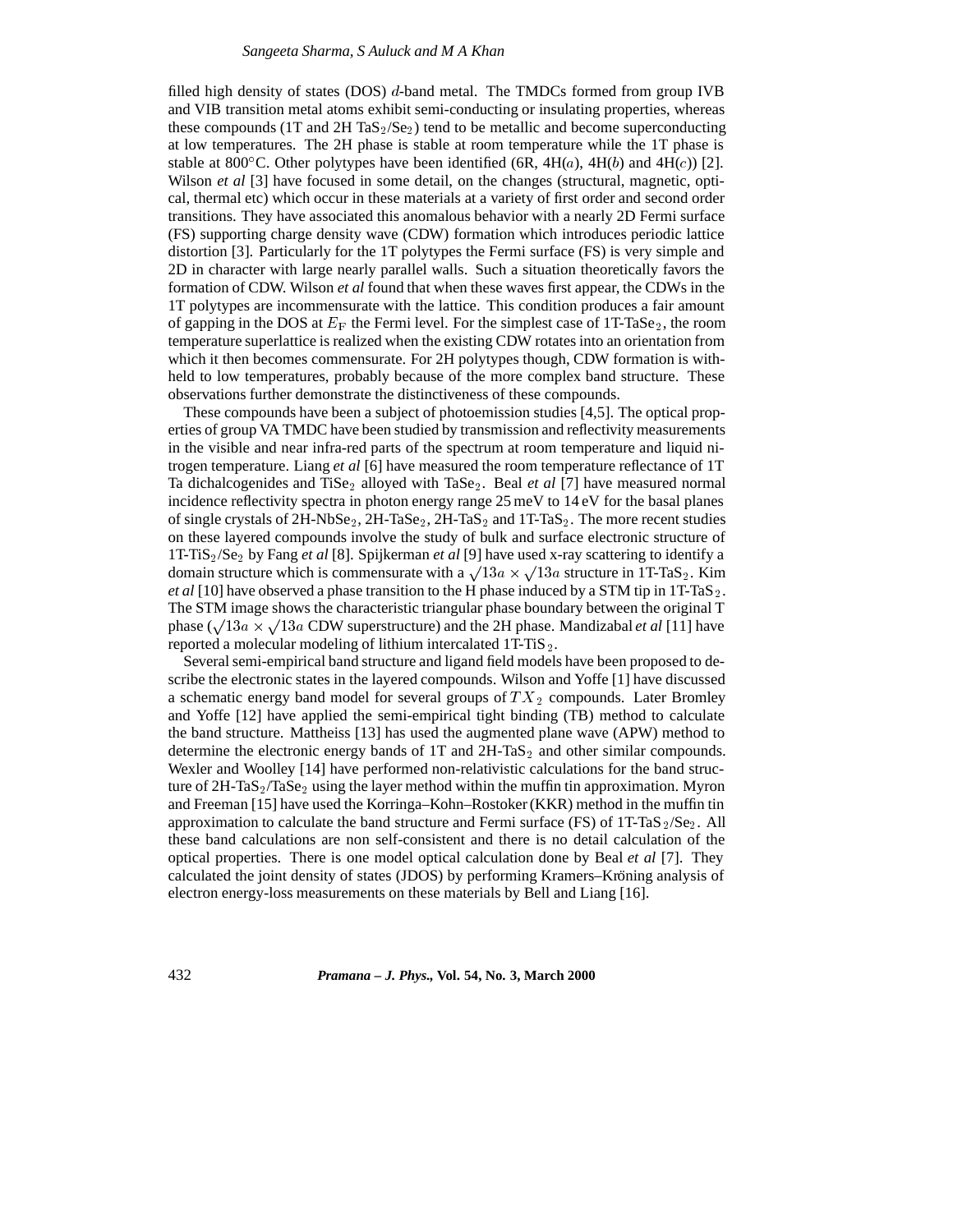## *Optical properties of TaS<sub>2</sub> and TaSe<sub>2</sub>*

Although there exist a large number of band structure calculations and experimental data on the optical properties of this important class of materials, there are no detailed calculations of the optical properties. In this paper we address ourselves to the calculation of the optical properties using the LMTO–ASA method. Optical properties calculated using LMTO–ASA method are found to be not significantly different from those calculated using the state of art full potential methods for metallic systems [17]. We have thus done calculations using LMTO–ASA method as it requires less computer time. We have calculated the optical properties of TaS<sub>2</sub> and TaSe<sub>2</sub> in the 1T and 2H phases. Our work will throw light on the effect of replacing Se by S and of changing stacking sequence in the frequency dependent dielectric function. A detailed comparison will be made with the experimental data of Beal *et al* [7].

In  $\S2$  we present the details of calculations. Section 3 includes the calculated optical dielectric function and comparison with experimental data. In  $\S 4$  we summarize our calculations.

### **2. Details of calculation**

These compounds have a hexagonal Bravais lattice. For the 2H phase we have undistorted trigonal prismatic coordination in 2H polytypes (space group  $D_{6h}^{4}$  ( $P_3^6/\text{mmc}$ )). The unit cell in the  $c$ -direction spans two sandwiches. The Ta atoms are located at  $(0, 0, z)$  and S/Se atoms at (1/3, 2/3, u) and (1/3, 2/3, 1 – u) where  $u = (1 + z)/2$ . For 1T polytypes (space group  $D_{3d}^3$   $P_{3m1}$  Ta atom is octahedrally coordinated with S/Se atoms with only one sandwich in the unit cell. The Ta atom is located at (0, 0, 0) and S/Se atom at (1/3, 2/3,  $z$ ). The lattice parameters, electronic configuration, and the WS radii are listed in table 1. We have used the ideal  $z = 1/4$  in both structures because the experimental value of z are not very different from the ideal case.

The reliability of band structure methods based on the muffin tin approximation is best for closely packed structures. TaS<sub>2</sub>/Se<sub>2</sub> compounds in the 1T structure have a packing fraction of about 34%. To make it amenable to band structure calculations Coehoorn *et al* [18] have done calculations with one empty sphere (Es) located at the position (0, 0, 1/2). This increases the packing fraction to about 45%. We have tried to include more Es to increase the packing fraction but found that in all cases the packing fraction decreases as compared to the one Es case. Hence we have performed calculations with one Es in 1T phase and two Es in the 2H phase because this gives the most closely packed structure.

| Polytype                | Lattice constant (Å) | c/a   | WS radius |
|-------------------------|----------------------|-------|-----------|
| $1T-TaS2$               | 3.365                | 1.739 | 2.9507    |
| $1T-TaSe2$              | 3.477                | 1.804 | 3.2810    |
| $2H-TaS2$               | 3.316                | 3.640 | 3.1378    |
| $2H$ -TaSe <sub>2</sub> | 3.434                | 3.698 | 3.2672    |

Table 1. Lattice parameters in Å and Wigner Seitz radius in atomic units for 1T and 2H polytypes.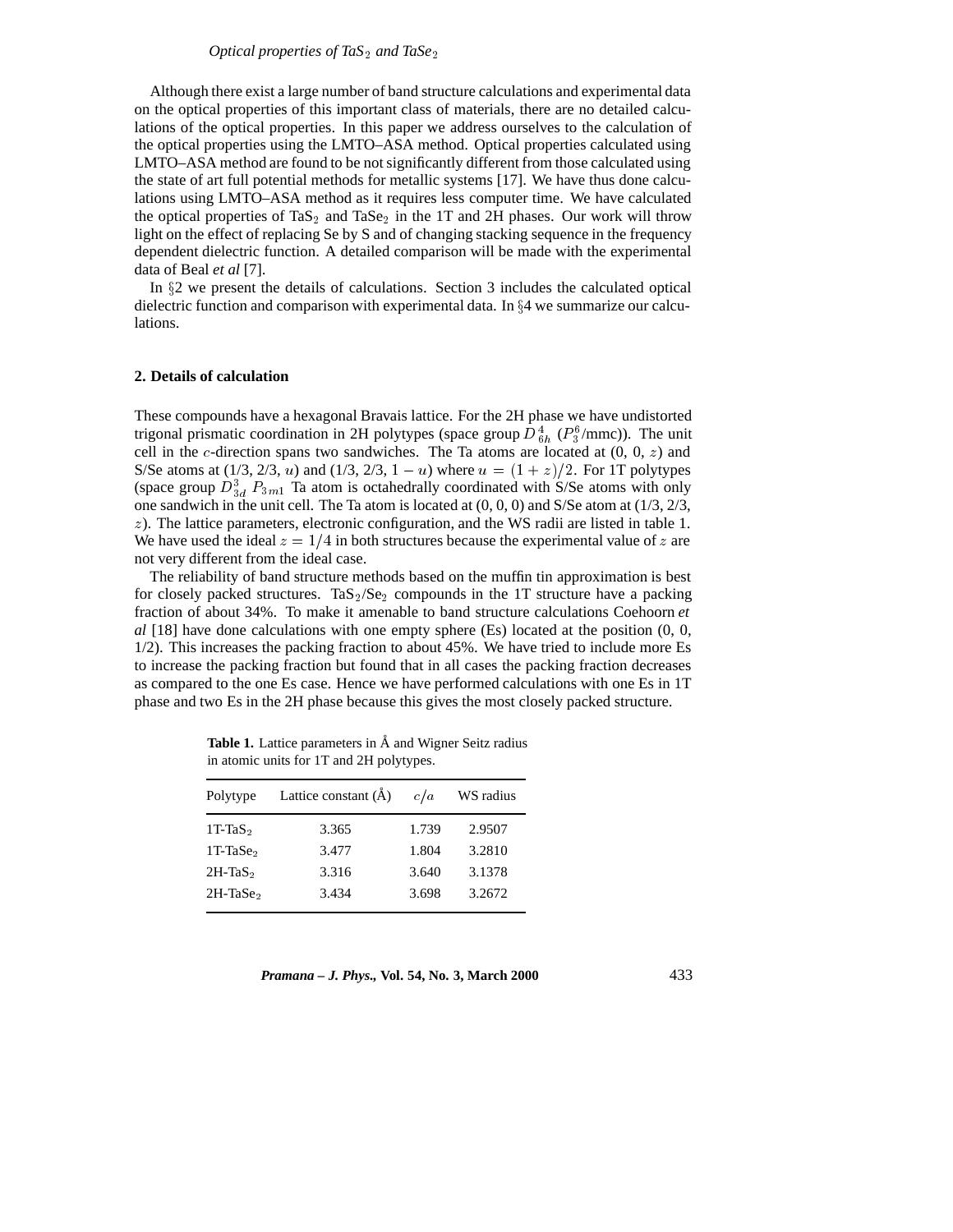#### *Sangeeta Sharma, S Auluck and M A Khan*

It was suggested by Fang *et al* [8] that by choosing the Wiegner Sietz (WS) radius judiciously one can minimize 3PV and obtain a band structure close to that obtained by the state of art full potential methods. Fang *et al* found that this requires different Wiegner Sietz radii for Ti and S/Se in  $1T$  TiS<sub>2</sub>/Se<sub>2</sub> compounds. We have done calculations for  $1T$  $TaS<sub>2</sub>$  with one Es and using equal WS radii for Ta, S and Es atoms. The calculated band structure agrees very well with the full potential results with one band cutting  $E_F$  [17] in agreement with the previous calculations by Myron and Freeman. When the WS radii were made unequal the agreement with the full potential calculations worsens. Thus we have performed all the calculations using one Es for 1T polytypes and two Es for 2H polytypes and with equal WS radii for the constituent atoms and Es.

The scalar relativistic LMTO calculations are done within the atomic sphere approximation and including the combined correction terms. The Barth Hedin [19] exchange correlation potential is used. Calculations are done by expanding the wave functions at Ta and S/Se sites up to  $l = 2(s, p, d)$ . The WS radius is taken to be the same for both the atomic species. The one electron self-consistent potentials are obtained by performing iterations on a mesh of 196 <sup>k</sup>-points in the irreducible Brillouin zone (IBZ). We have used the tetrahedron method [20] for performing BZ summations. For a hexagonal structure we need to calculate two components of the frequency dependent dielectric function  $\epsilon_{\parallel}(\omega)$  and  $\epsilon_{\perp}(\omega)$ corresponding to the electric field parallel and perpendicular to the <sup>c</sup>-axis. Calculations of dielectric function involve the energy eigenvalues and electron wave functions. These are natural outputs of band structure calculations. We have thus performed calculations of the frequency dependent dielectric function of these compounds using expressions

$$
\operatorname{Im}\epsilon_{\parallel}(\omega) = \frac{12}{m\omega^2} \int_{\text{BZ}} \sum \frac{|P_{nn'}^{Z}(k)|^2 dS_k}{\nabla \omega_{nn'}(k)}\tag{1}
$$

and

Im 
$$
\epsilon_{\perp}(\omega) = \frac{6}{m\omega^2} \int_{\text{BZ}} \sum \frac{[|P_{nn'}^{X}(k)|^2 + |P_{nn'}^{Y}(k)|^2]dS_k}{\nabla \omega_{nn'}(k)},
$$
 (2)

where  $\omega$  is the photon energy and  $P_{nn}^X(k)$  is the x component of the dipolar matrix elements between initial  $|nk\rangle$  and final  $|nk\rangle$  states.  $E_n(k)$  and  $E_n(k)$  are the respective eigenvalues,  $\omega_{nn}(k)$  is the energy difference and  $S_k$  is a constant energy surface. We have done calculations using  $405 k$ -points in IBZ. The total dielectric function is given by

$$
\operatorname{Im} \epsilon_{\text{tot}}(\omega) = \frac{\operatorname{Im} \epsilon_{\parallel}(\omega) + 2 \operatorname{Im} \epsilon_{\perp}(\omega)}{3}.
$$
 (3)

#### **3. Optical properties**

### 3.1 *1T polytypes*

We show the calculated  $\epsilon_2(\omega)$  for the different polarizations of 1T-TaS<sub>2</sub> in figure 1a. The low energy peak at around 2 eV is due to  $\epsilon^{\,\parallel}_2(\omega)$ , while the higher energy structures beyond 4 eV have almost equal contributions from both polarizations thus resulting in an isotropic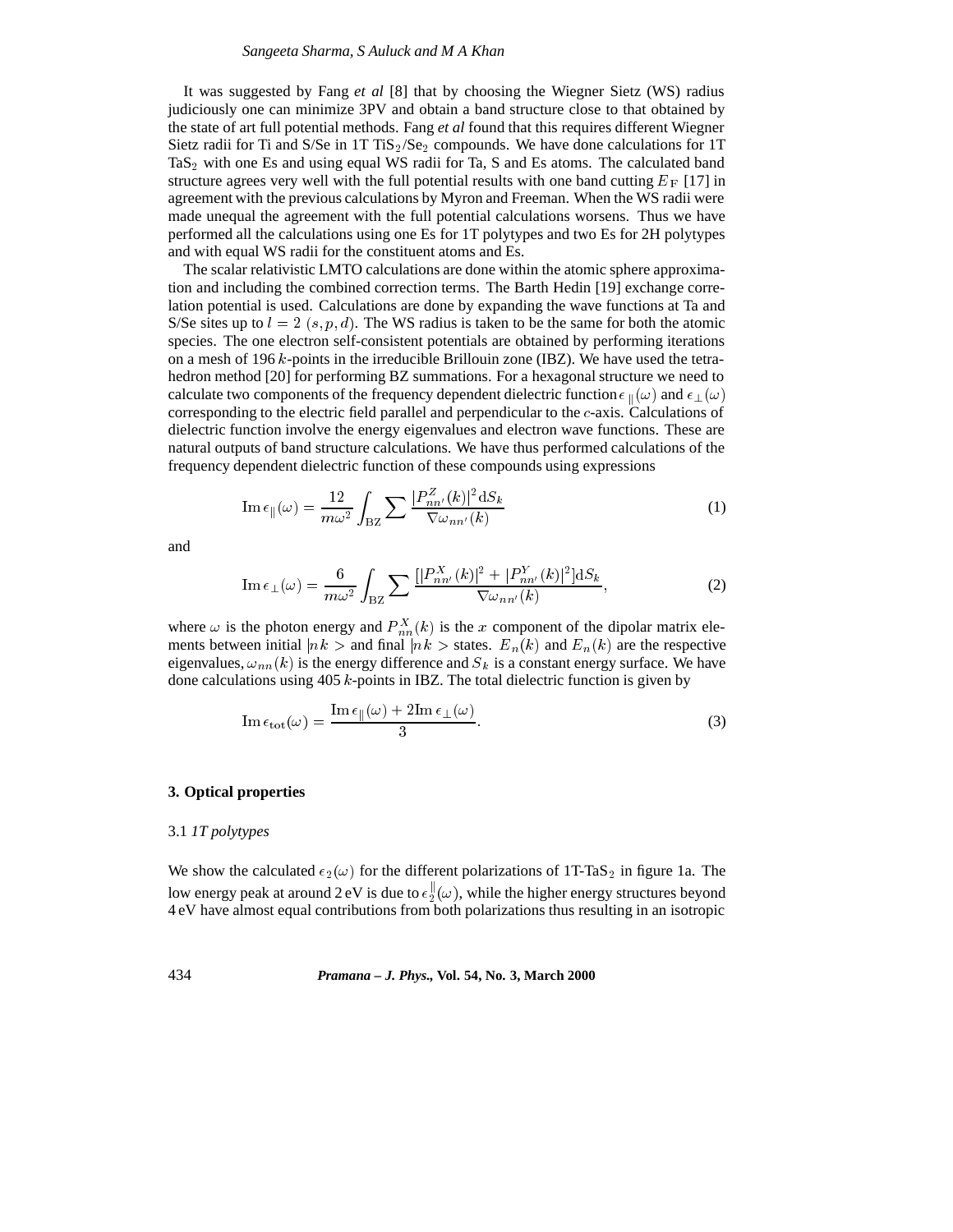*Optical properties of TaS<sub>2</sub> and TaSe<sub>2</sub>* 



**Figure 1.** (a) Calculated average  $\epsilon_2(\omega)$  (---),  $\epsilon_2^{(j)}(\omega)$  (---) and  $\epsilon_2^{\perp}(\omega)$  (......) for 1T-TaS<sub>2</sub>; (**b**) calculated  $\epsilon_2(\omega)$  for 1T-TaS<sub>2</sub>. The experimental data of Beal *et al* (......); (**c**) calculated  $\epsilon_1(\omega)$  for 1T-TaS<sub>2</sub>. The experimental data of Beal *et al* (......).

behavior. It would be worthwhile to see how this is borne out by the experimental data. There are no measurements of  $\epsilon_2^{\parallel}(\omega)$  and  $\epsilon_2^{\perp}(\omega)$  for TaS<sub>2</sub>/TaSe<sub>2</sub> compounds. We have therefore compared our averaged  $\epsilon_2(\omega)$  with the experiment. The calculated  $\epsilon_2(\omega)$  for 1T-TaS<sup>2</sup> is plotted in figure 1b along with experimental data of Beal *et al*. The calculated  $\epsilon_2(\omega)$  has two pronounced peaks with the lower peak around 2 eV and higher around 8 eV and a minimum around  $3 \text{ eV}$ . The experimental data for  $1 \text{T-TaS}_2$  shows two peaks around 1 eV and 7 eV, a minimum at 5 eV and a hump around 2.5 eV, which is missing in our calculations. Thus our calculated peaks are shifted to higher energies by around 1 eV. The peak around 2 eV is very small as compared to the experimental data. This could be due to the fact that we have not included the Drude term. In the higher energy regime ( $> 10 \text{ eV}$ ) both experiment and theory show featureless monotonically decreasing behavior.

*Pramana – J. Phys.,* **Vol. 54, No. 3, March 2000** 435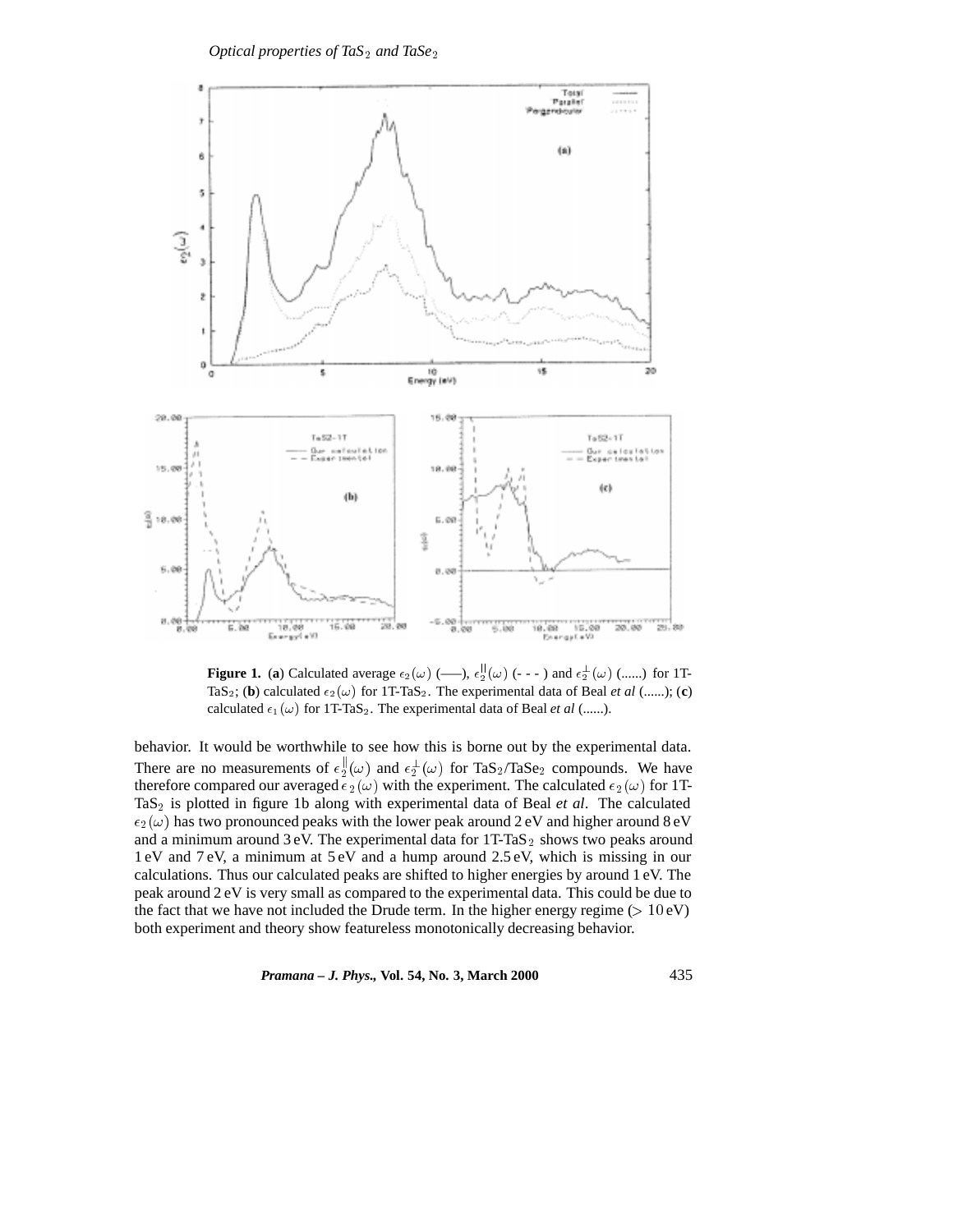

**Figure 2.** (a) Calculated average  $\epsilon_2(\omega)$ (---),  $\epsilon_2^{(1)}(\omega)$  (......) and  $\epsilon_2^{(1)}(\omega)$  (- - - ) for 1T-TaSe<sub>2</sub>; (**b**) calculated  $\epsilon_2(\omega)$  for 1T-TaSe<sub>2</sub>; (**c**) calculated  $\epsilon_1(\omega)$  for 1T-TaSe<sub>2</sub>.

In order to identify the origin of the structures in  $\epsilon_2(\omega)$  we have decided to take a simple approach, and that is that structure in  $\epsilon_2(\omega)$  usually arises from a set of parallel bands over a sufficient region in  $k$  space. Our band structure is very similar to the previous calculated band structure of Mathiesis *et al* [13]. Thus looking at band structure [13] one could try to identify the origin of structures in  $\epsilon_2(\omega)$ . We see parallel bands along TA, KH, ML (because of 2D character), around  $\Gamma$  and along MK. These bands can give peaks around  $\sim$  2 eV (band 8, 9 to 10, 11, along  $\Gamma A$  and around  $\Gamma$ ) and  $\sim$  8 eV (from band 4, 5 to 13 along TA and from 5 to 11 along MK).

From imaginary part of dielectric function  $\epsilon_2(\omega)$  the real part is calculated using Kramers–Kröning relation [21].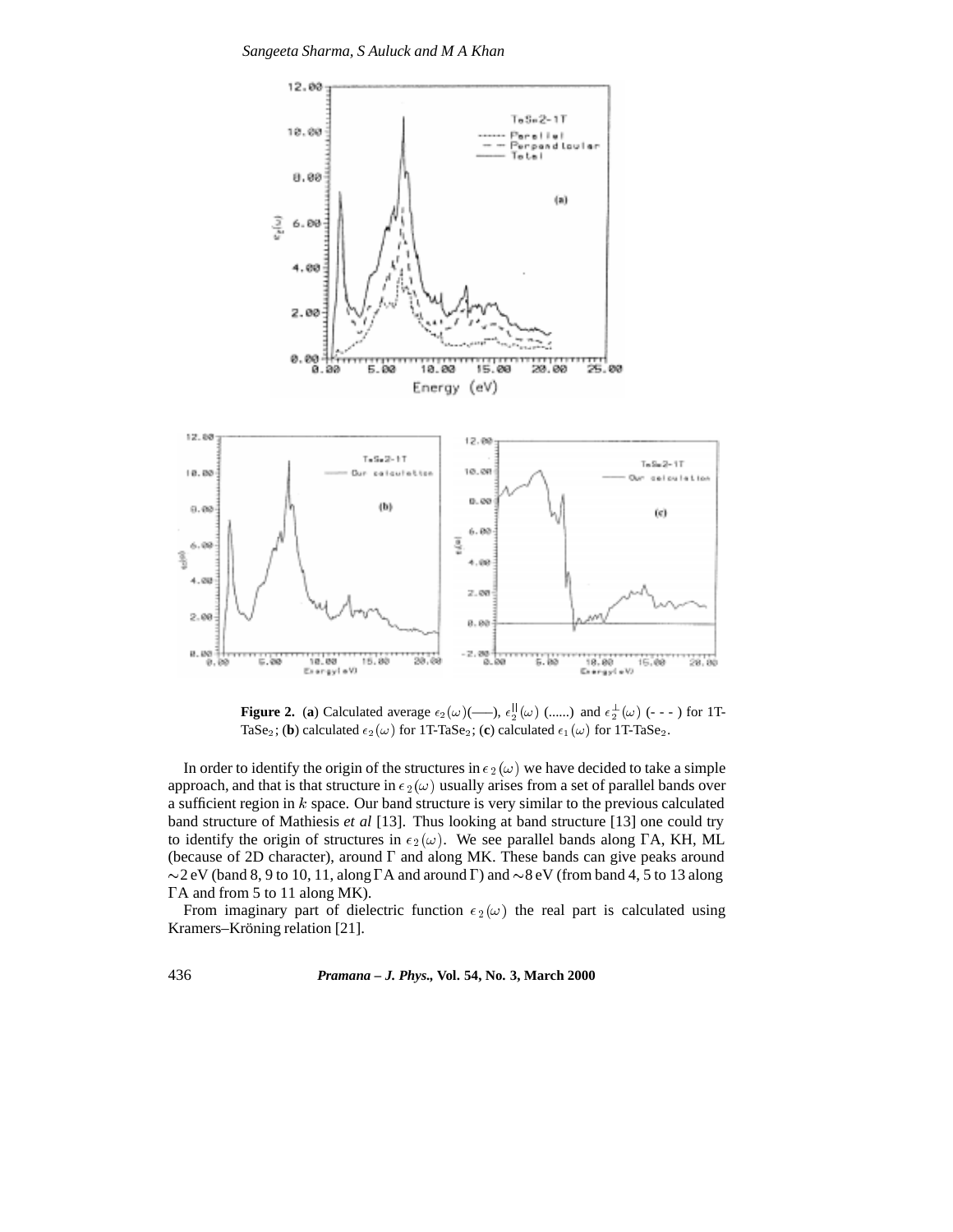

**Figure 3.** (a) Calculated average  $\epsilon_2(\omega)$  (---),  $\epsilon_2^{(1)}(\omega)$  (---) and  $\epsilon_2^{\perp}(\omega)$  (......) for 2H-TaS<sub>2</sub>; (b) calculated  $\epsilon_2(\omega)$  for 2H-TaS<sub>2</sub>. The experimental data of Beal *et al* (......); (c) calculated  $\epsilon_1(\omega)$  for 2H-TaS<sub>2</sub>. The experimental data of Beal *et al* (......).

$$
\epsilon_1(\omega) = 1 + \frac{2}{\pi} P \int_0^\infty \frac{\omega' \epsilon_2(\omega')}{(\omega')^2 - \omega^2} d\omega'.
$$
 (4)

Here P indicates principal value of the integral. The calculated  $\epsilon_1(\omega)$  for 1T-TaS<sub>2</sub> is presented in figure 1c. Dashed line is the experimental data of Beal *et al*. The calculated  $\epsilon_1(\omega)$  has a broad peak around 5 eV, in experimental data there is a twin peak around 7 eV. Our calculated peaks are shifted to lower energies by around 1.5 eV. The calculated  $\epsilon_1(\omega)$ crosses zero at 9.7 eV while experimental data crosses zero at 8.5 eV. This shows a shift in higher energy side by around 1–2 eV. The calculated  $\epsilon_1(\omega)$  fails to give the low energy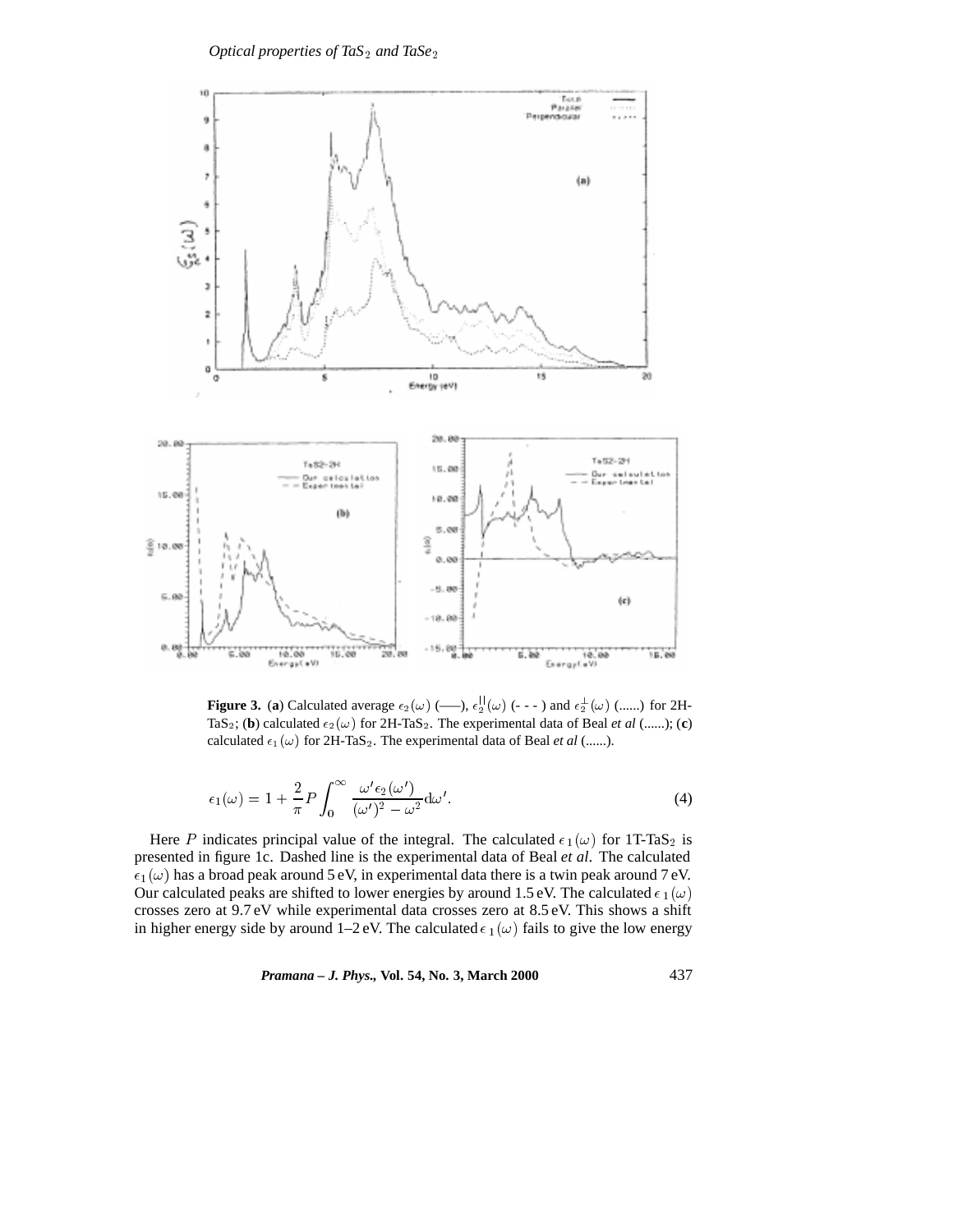peak. This could be because of non-inclusion of the Drude term which gives a major contribution in low energy regime and also because we are unable to estimate the correct magnitude of low energy peak in  $\epsilon_2(\omega)$ .

The anisotropic dielectric functions for 1T-TaSe<sub>2</sub> are plotted in figure 2a and the  $\epsilon_2(\omega)$ in figure 2b. The  $\epsilon_1(\omega)$  in figure 2c has two main features one larger at 3.5 eV and smaller at  $\sim$ 6 eV and  $\epsilon_1(\omega)$  crosses zero at  $\sim$ 7.5 eV. This is interpreted as excitation of plasmons. We are not aware of any experimental data to compare our results with.

## 3.2 *2H-polytypes*

The calculated anisotropic/averaged  $\epsilon_2(\omega)$  for 2H-TaS<sub>2</sub> and TaSe<sub>2</sub> are presented in figures 3a, b and 4a, b respectively. As compared to the results of 1T-polytypes these show a



**Figure 4.** (a) Calculated average  $\epsilon_2(\omega)$  (---),  $\epsilon_2^{(1)}(\omega)$  (......) and  $\epsilon_2^{(1)}(\omega)$  (---) for 2H-TaSe<sub>2</sub>; (**b**) calculated  $\epsilon_2(\omega)$  for 2H-TaSe<sub>2</sub>. The experimental data of Beal *et al* (......); (c) calculated  $\epsilon_1(\omega)$  for 2H-TaSe<sub>2</sub>. The experimental data of Beal *et al* (......).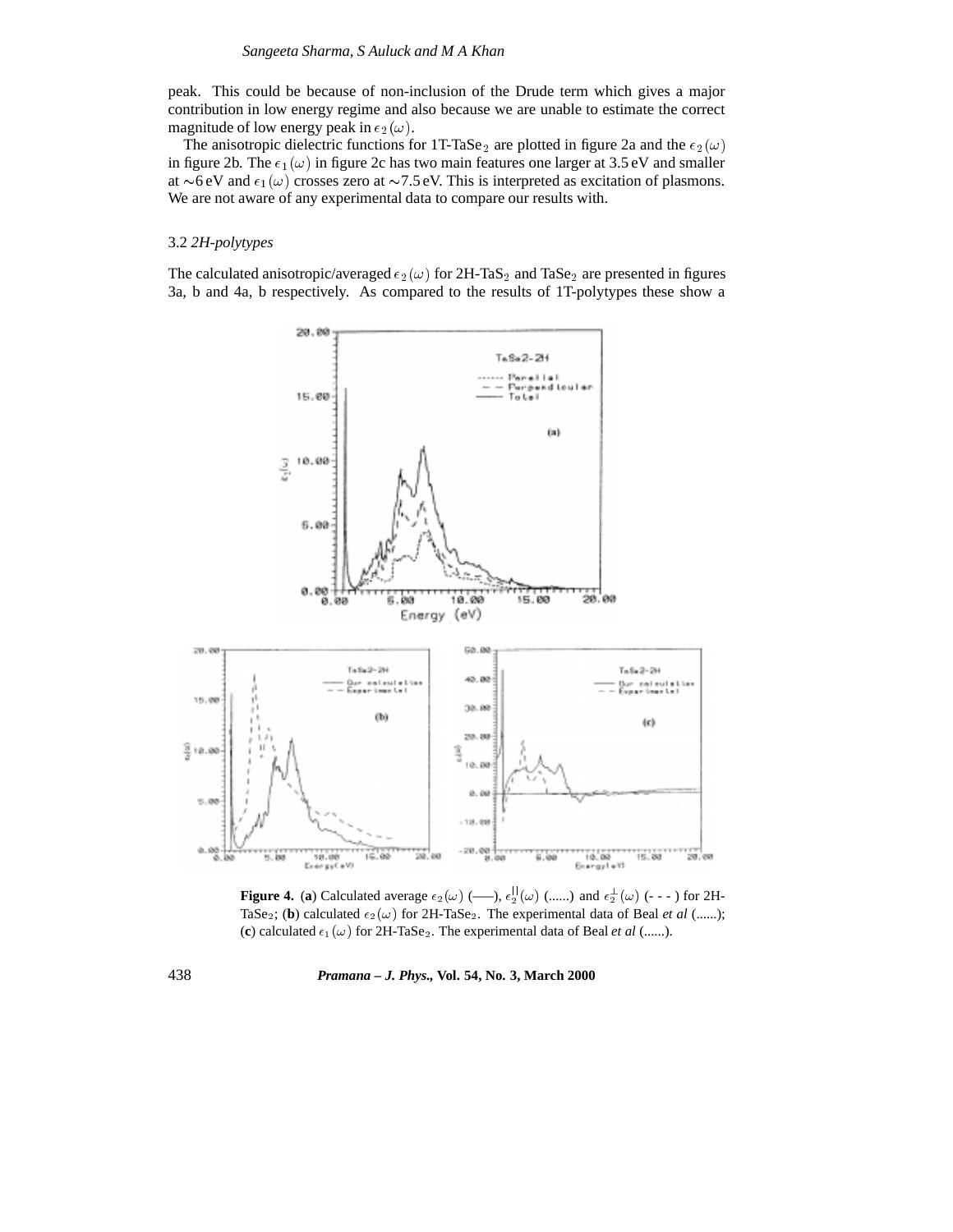splitting of the main peak (6 eV for  $1T-TaS_2$ ) into two peaks with the lower peak around 5 eV and higher around 7 eV. In both the cases these peaks are lower in magnitude and shifted to higher energy by around 2 eV as compared to the experimental data [7].  $\epsilon_2(\omega)$ further shows a peak around  $\sim 1.5 \text{ eV}$ , in case of 2H-TaS<sub>2</sub> this peak is small but it is very large in magnitude in  $2H$ -TaSe<sub>2</sub>. Both the curves show a featureless behavior in the higher energy regime (>10 eV). The calculated  $\epsilon_2(\omega)$  for 2H-TaS<sub>2</sub> shows a low energy peak at  $\sim$ 2 eV is due to  $\epsilon_2^{\parallel}(\omega)$  while the peak at  $\sim$ 4 eV is mainly due to  $\epsilon_2^{\perp}(\omega)$ . Beyond 5 eV both polarizations show similar isotropic behavior.

The origin of these peaks can be identified by a set of parallel bands along  $\Gamma A$ , MK, ML and around  $\Gamma$ . These bands could give structures  $\sim$ 2 eV (16 to 18 along  $\Gamma$ M),  $\sim$ 5 eV (16 to 24 along  $\Gamma$ M),  $\sim$ 7 eV (12, 13 to 18 along MK and 13 to 18 along  $\Gamma$ M).

The calculated  $\epsilon_1(\omega)$  along with experimental data is presented in figure 3c, for 2H-TaS  $_2$ and figure 4c for 2H-TaSe<sub>2</sub>. In both the cases the calculated peaks ( $\sim$ 5 eV and  $\sim$ 7 eV) are shifted to higher energies by around 2 eV with respect to the experimental data and the first peak ( $\sim$ 5 eV) is lower in magnitude as compared to data of Beal *et al* while the second peak ( $\sim$ 7 eV) is higher in magnitude. In the low energy regime ( $\sim$ 1 eV) non-inclusion of the Drude term causes discrepancy between the experimental data and our calculation. The calculated peak position and heights are almost similar for both  $TaS_2$  and  $TaSe_2$ .

## **4. Conclusions**

In this article we have presented the results of the optical properties for 1T and 2H phases of TaS<sub>2</sub> and TaSe<sub>2</sub> using the LMTO–ASA method [22]. We have explored the effect of Es which is by now the standard way to increase the packing fraction and thus increase the acceptability of the LMTO–ASA calculations. In this respect we find that our calculations with one Es for 1T polytypes and two Es for 2H polytypes results in maximum packing fraction and the results match closely with state of art full potential calculations [17].

The calculated  $\epsilon_2(\omega)$  for 1T-TaS<sub>2</sub> is in agreement with the experimental data except that our calculated peaks are shifted to higher energies by  $1-2$  eV and the peak heights are underestimated as compared to the experimental data. The inclusion of the intraband transitions could lead to improved agreement. The  $\epsilon_1(\omega)$  is in better agreement with the experimental data except at low energies. The  $\epsilon_2(\omega)$  for the 1T-TaSe<sub>2</sub> is very similar to the  $\epsilon_2(\omega)$  for 1T-TaS<sub>2</sub>. The  $\epsilon_2(\omega)$  for the 2H-TaS<sub>2</sub> is in good overall agreement with the experimental data, the calculated peak positions are shifted to higher energies by  $\sim$ 2 eV as compared to the experimental data. This could well be related to the underestimate of the energy gap in the local density approximation (LDA). The peak heights for  $2H$ -TaS  $_2$ are in better agreement with the experimental data as compared to  $2H$ -TaSe<sub>2</sub>. In going from 1T to 2H phase the single main peak is split into two peaks. This is indicative of doubling of bands. The peaks have been identified as arising from parallel set of bands. In 1T-polytypes the peaks are  $\sim$ 2 eV (8, 9 to 10, 11, along  $\Gamma A$  and around  $\Gamma$ ),  $\sim$ 8 eV (4, 5 to 13 along  $\Gamma A$  and 5 to 11 along MK). In case of 2H-polytypes the peaks are  $\sim$ 2 eV (16 to 18 along  $\Gamma$ M),  $\sim$ 5 eV (16 to 24 along  $\Gamma$ M),  $\sim$ 7 eV (12, 13 to 18 along MK and 13 to 18 along  $\Gamma$ M).